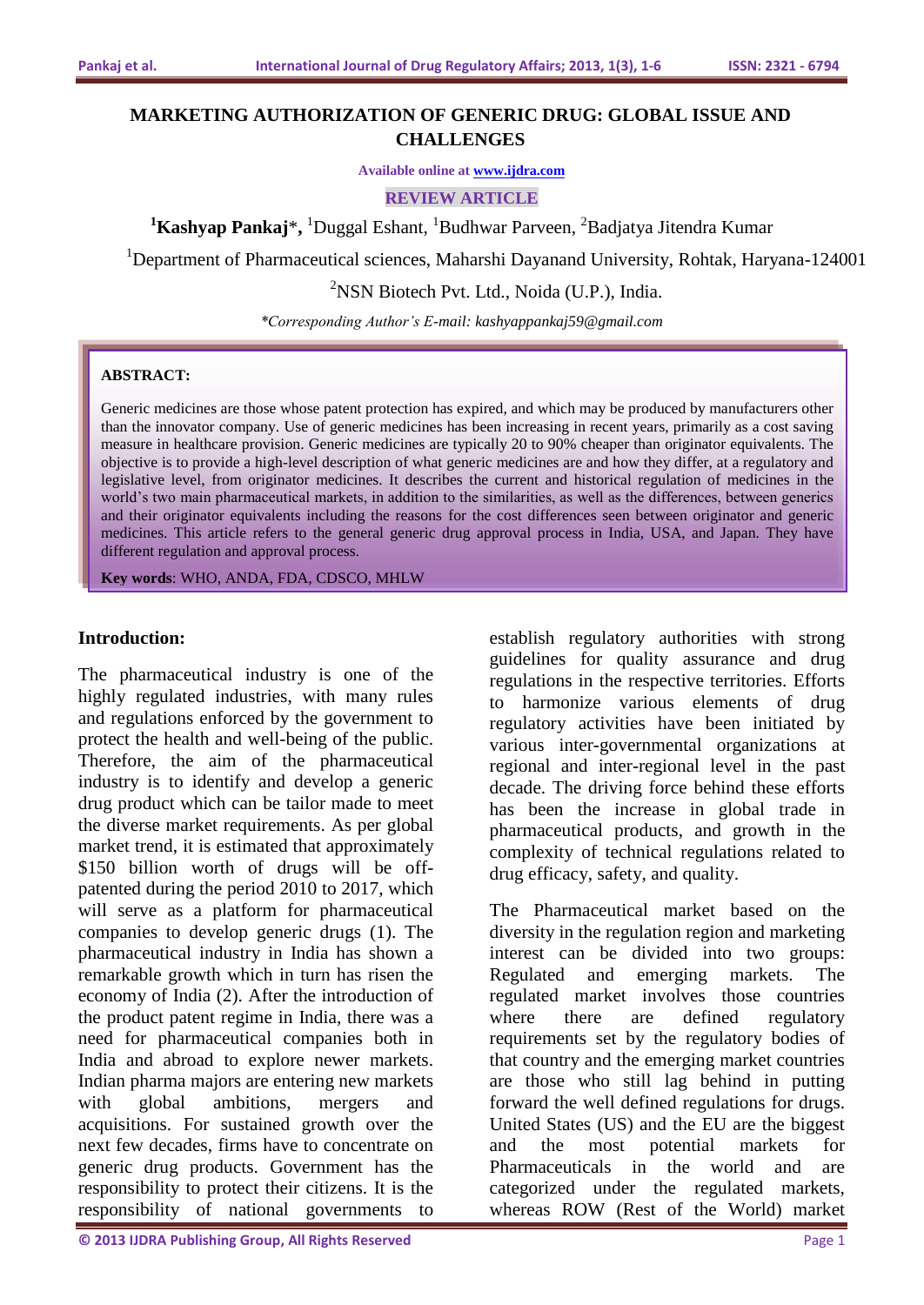includes all the emerging markets like Brazil (LATAM), Tanzania (Africa), Russia (CIS), Hong Kong (ASIA), etc. The term "generic drug" or "generic medicine" can have varying definitions in different markets, however the term is commonly understood, as defined by the World Health Organisation (WHO), to mean a pharmaceutical product which (3):

– is usually intended to be interchangeable with an innovator product,

– is manufactured without a license from the innovator company, and

– is marketed after the expiry date of the patent or other exclusive rights.

There are differing legal requirements in different jurisdictions that define the specifics of what a generic medicine is. However, one of the main principles underpinning the safe and effective use of generic medicines is the concept of bioequivalence.

Bioequivalence has been defined as follows: *two pharmaceutical products are bioequivalent if they are pharmaceutically equivalent and their bioavailability's (rate and extent of availability) after administration in the same molar dose are similar to such a degree that their effects, with respect to both efficacy and safety, can be expected to be essentially the same. Pharmaceutical equivalence implies the same amount of the same active substance(s), in the same dosage form, for the same route of administration and meeting the same or comparable standards* (4).

The purpose of establishing bioequivalence is to demonstrate equivalence between the generic medicine and the originator medicine in order to allow bridging of the pre-clinical and clinical testing performed on the originator drug.

The objective of this article is to provide an accessible resource describing the foundation of generic medicines, from their legal advent in the mid 1980's to how current legislation and regulation of generics affects, *inter alia*, their composition, regulatory approval, pricing, and ultimately acceptance by healthcare professionals and patients.

### **Generic Drug Approval Process in USA**:

Generic drugs play an important role in the US system of health care. To stimulate generic drug entry, the FDA currently offers a period of marketing exclusivity to the first firm that gains approval for a generic version of a branded drug. During this 180-day period, only two firm can sell version of the drug: the original, branded drug maker and the first approved generic firm. After the period of exclusivity expires, other generic firms are free to enter the market. There are two ways that a drug can gain FDA approval and brought to the market. First, if the drug is novel product, the developer must submit it to the FDA using new drug application (NDA). Second, if the drug is a generic version of an existing drug, the generic drug maker can submit an Abbreviated New Drug Application (ANDA).

To gain FDA approval, a generic medicine must  $(5)$ :

- Contain the same active ingredient as the originator medicine (inactive ingredients may vary)
- Be identical in strength, dosage form, and route of administration
- Should have the same use indications
- Should be bioequivalent
- Should meet the same batch requirements for identity, strength, purity, and quality
- Should be manufactured under the same strict standards of FDA's good manufacturing practice regulations required for originator products.

**The Hatch Waxman Act:** Enacted in 1984, the US Drug Price Competition and Patent Term Act, informally known as the: "Hatch Waxman Act" standardized US procedure for the recognition of generic drug. The Waxman Hatch Act of 1984, among the other things, allowed the generic firm to submit ANDAs for drugs approved. The application is known as "abbreviated" because the generic manufacturer is no longer to repeat the tests showing the substance is safe and effective since the innovator had already done so (6). (Figure 7) A generic drug manufacturer can be file as per given regulations: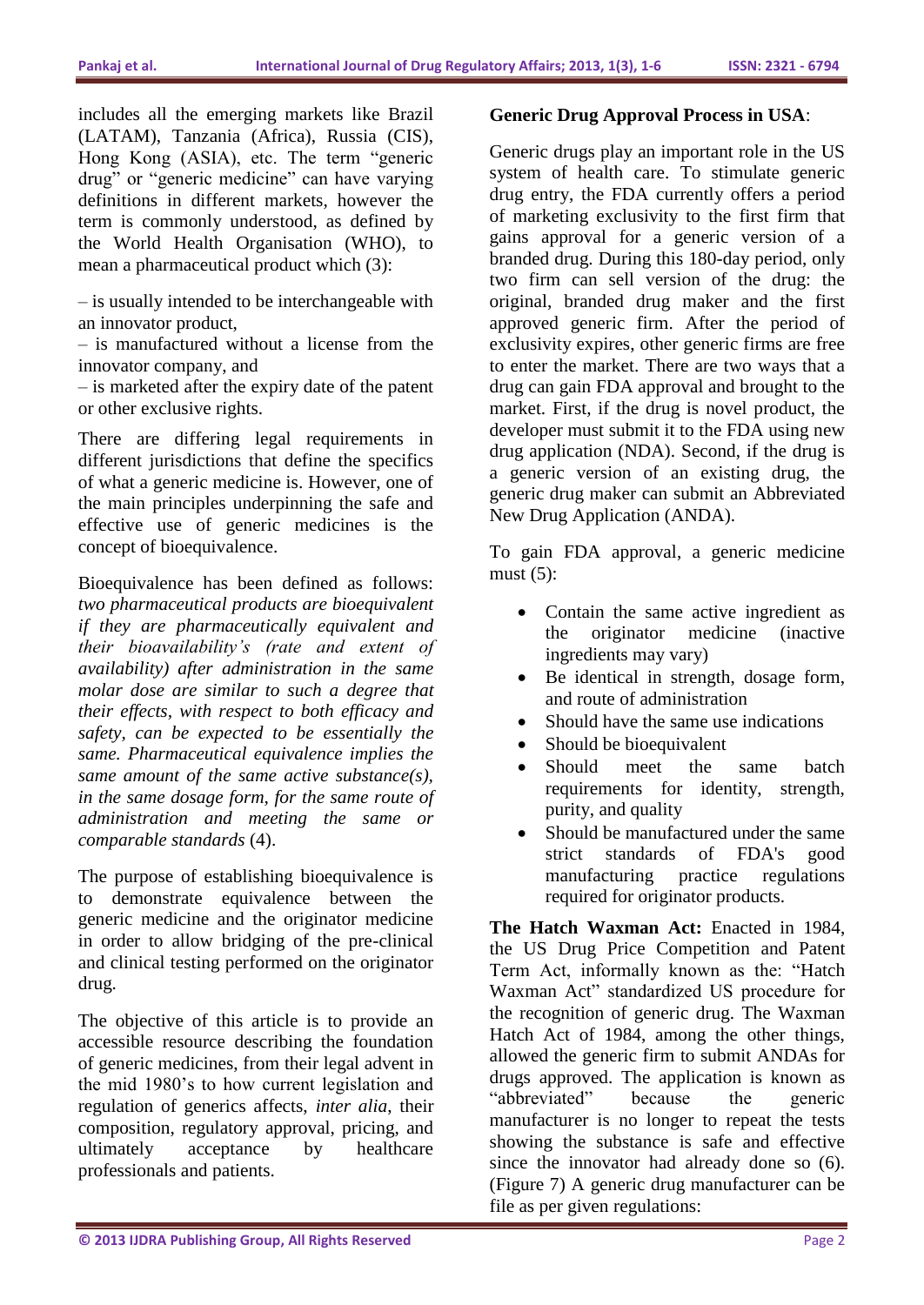- (I) That no patent information on that brand name drug has been submitted to the FDA.
- (II) That the listed patent has expired.
- (III) That the listed patent will be expire on a certain date, before which time

### **ANDA Approval Process in USA:**

the generic will not enter the market; or

(IV) That the patent is invalid or will not be infringed by manufacturer, use, or sale of the new drug for which the ANDA was submitted.



**Figure: Generic drug approval process in USA (7)**

### **Generic Drug Approval in India:**

In India, the Drug and Cosmetics Act, 1940, dictates the requisites to import, manufacture, distribute and market a drug. The central

regulatory authority, CDSCO also known as Drug Controller General of India (DCGI), is vested with the responsibility of providing authorizations to new drugs (8). In India,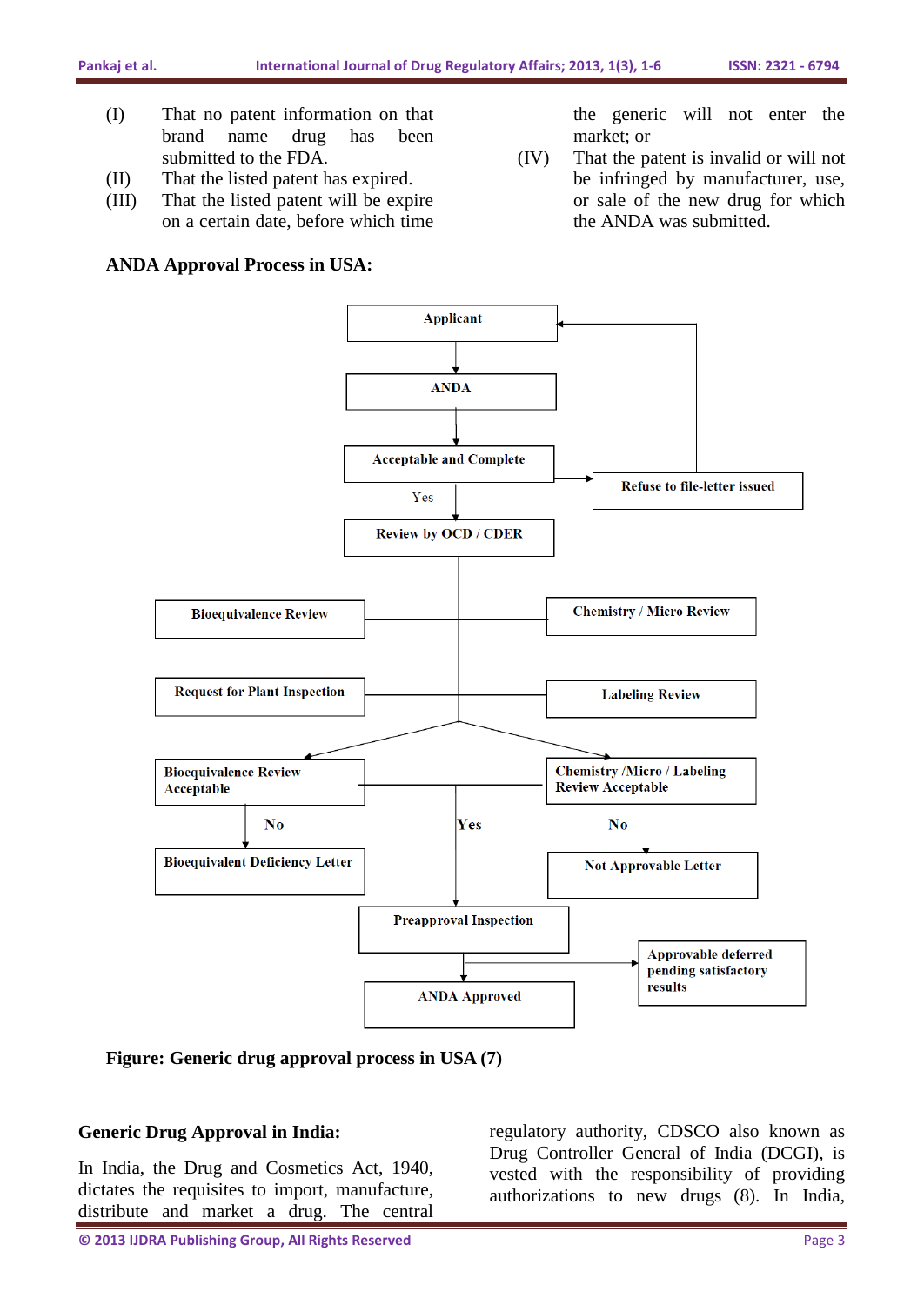second entrants with new dosage forms, new indication, vaccines, new fixed dose combination, etc. are considered as new drugs and have to be approved by DCGI. A generic drug is seeking authorization of an already approved within four years of the first authorization will also be considered as a new drug and hence, require to seek approval from DCGI. However, an applicant seeking authorization for the generic version of an already approved drug can seek permission for the manufacturing from the state FDA once the four year time from first authorization expires (9).

The marketing authorization for new drugs, in India, is obtained through submission of form 44 to the CDSCO. Once the marketing authorization is granted by the CDSCO, an application to the state FDA is to be made to receive a permission to manufacture the drug. The state FDA then provides a license to the manufacture the drug by way of form 29. The requirement and guidelines for authorization are provided in Schedule Y. The need for data exclusivity and orphan drug exclusivity as an incentive to innovation has been debated earlier (10).. However, the impact that exclusivity provision would have on access of cheaper medicine to public has been discouraging the implementation of any exclusivity provision.

## **Scope of generic drugs in India**

In today's era, the scope of generic drugs is increasing day by day specially in several ill health conditions such as diabetes, cardiovascular and in microbial diseases etc. When any patent expires, new generics are introduced into the market. The scope is also increased due to Para IV filings and Bolar provisions.

Recently, Para IV filing strategy has been adopted by leading Indian pharmaceutical companies to introduce generic drug of its own taking advantage of shortcoming in patent application of patent holders. According to this, a generic manufacturer challenges the original patented drug and claims that the generic version proposed to be launched by the manufacturer does not infringe the patent holder's version. In case a patent challenge is

won, it entitles the first to file Para IV generic manufacturer a 180 days exclusivity, if company come up with an equivalent of the innovator's branded formulation (11) .

'Bolar provision' allows generic manufacturers to prepare and develop regulatory procedures before patent expires, so that, products are ready for market as soon as the patent ends. With these provisions, in India, the scope of generic drug manufacturing has also increased (12).

## **Compulsory Licensing Provision in India:**

The compulsory licensing provision is permitted in the TRIPS (Trade-Related Aspects of Intellectual Property Rights) agreement under Article 31. The agreement does not limit the grounds upon which compulsory license may be granted and only sets forth the conditions to be applied in the case of granting. This includes specification of grounds of compulsory licensing and reasonable rate of licensing fees to the patent holder.

Grant of compulsory license (CL) is for the remaining term of the patent unless a shorter period looks reasonable and required in case to the controller. Further, it is to be noted that while granting the license the controller shall take into account the nature of invention, time elapsed, ability of applicant, his efforts for obtaining a license on reasonable terms. While granting CL reasonable royalty is also paid to the patentee, having regard to nature of invention, its utility, expenses incurred in maintaining patent grant in India and other factors.

## **Generic Drug Approval in Japan:**

The Ministry for Health Labor and Welfare (MHLW) is the regulatory body in Japan responsible for the scientific evaluation of medicines developed by pharmaceutical companies for use in Japan and makes the decision on approval of drugs(13).

Since 1 April 2007, all companies marketing originator drugs in Japan must perform postmarketing surveys on new drugs so that efficacy and safety can be reconfirmed by reexamination by the MHLW for a specified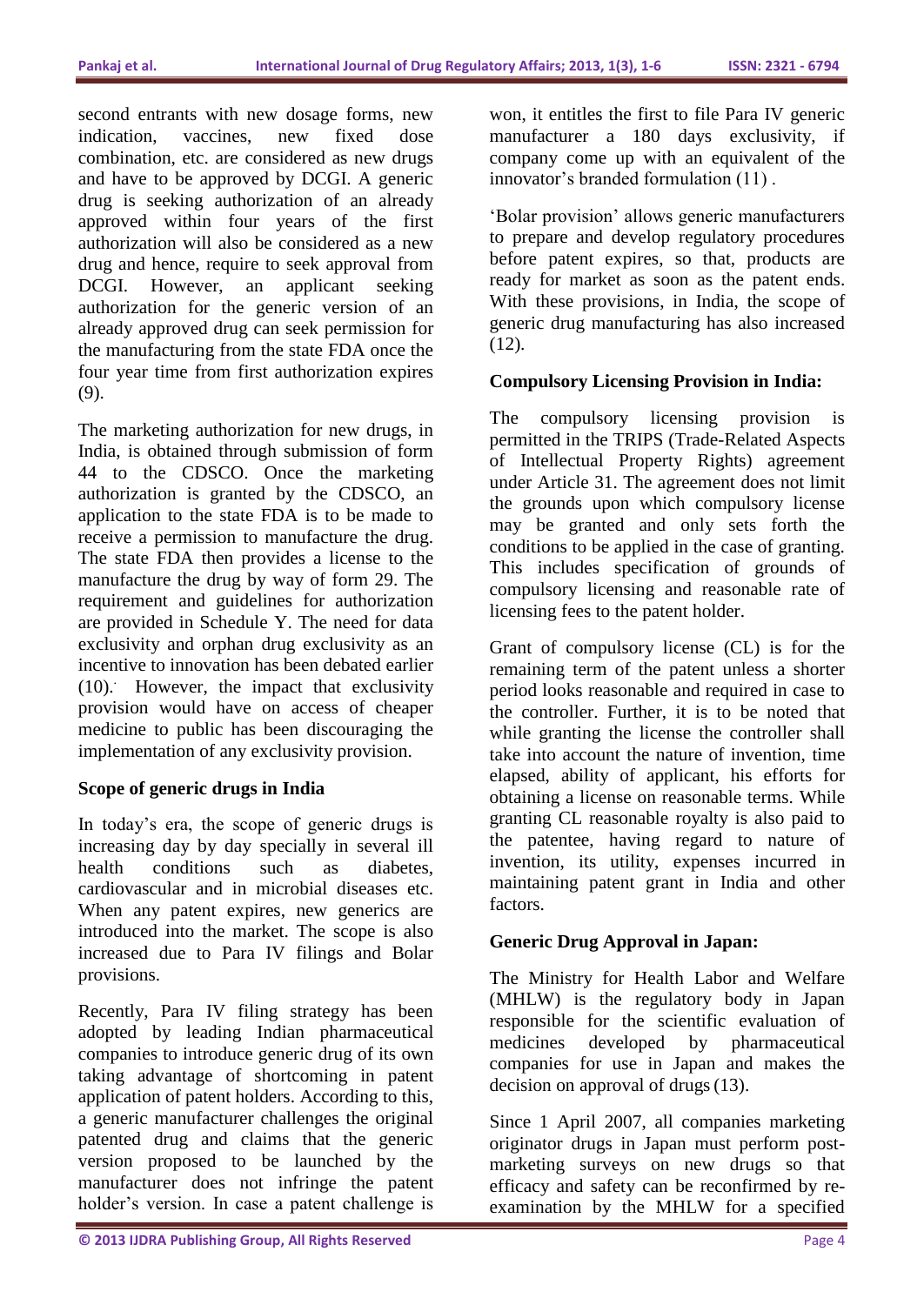period of eight years. Applications for generic drugs cannot be filed until completion of the re-examination and expiration of patents which last for 20 years in Japan. Brand-name products are protected from generics during this period.

Equivalency of generic drugs—that are supposed to be equivalent to new drugs—are examined by the MHLW through its Pharmaceutical and Medical Devices Agency based on the drug organization's research on equivalency to already approved items.

The Japanese government has set a target to raise the share of generic medicines by volume to 30% or more by 2012. The MHLW established the 'Action Programs for Promoting Safe Use of Generic Medicine' in October 2007 and efforts have been made in accordance with this programme to gain the trust of patients and medical professionals with regard to generic medicines.

## **Marketing Approval:**

Formal approvals and licenses are required to marketing drugs in Japan, and formal approval and/or licenses must first be obtained from the Minister of the MHLW or prefectural governor (Japan Pharmaceutical Manufacturers Association, 2007) (14).The approval and licensing system has been revised in the amended Law and manufacturing (Import) approval became marketing approval from April 2005. Product licenses have been abolished and GMP compliance for each product has been specified as an approval condition (Japan Pharmaceutical Manufacturers Association, 2007). Marketing approval require a review to determine whether or not the product in the application is suitable as a drug to be marketed by a person who has obtained a marketing business license (marketing authorization holder) for the type of drug concerned and confirmation that the product has been manufactured in a plant compliant with GMP (Japan Pharmaceutical Manufacturers Association, 2007).

The PMDA covers the entire range of work from clinical trial consultations to reviews. Application forms for approval to market drugs are usually submitted to the PMDA. When application forms for new drugs are received by the PMDA (KIKO), a compliance review of the application data (certification from source data), GCP on-site inspection, and detailed review report (Japan Pharmaceutical Manufacturers Association,2007).

The approval review process consists of expert meeting of review team members and experts to discuss important problems. A general review conference attended by team members, experts and representatives of the applicant is held after the expert meeting. The evaluation process followed by the PMDA is as follows (15):

- 1. Interview (presentation, inquires and replies)
- 2. Team review
- 3. Inquiries and replies
- 4. Review report

5.Expert meeting (include at least three clinical specialists as experts)

6.General review conference (main agenda items and names of participating experts made available 2 weeks prior to meeting; presentation)

7. Follow up expert meeting

8. Review report

9. Report to the evaluation and licensing division, PFSB

**Conclusion:** Across most regional pharmaceutical markets, generics are emerging as strong challengers to branded medications. The demand of generic drugs is also set to increase following the imminent loss of patent protection for several blockbuster drugs. North America (USA & Canada) is the largest pharma market and has least restrictions. America has larger funding than the European and Asian countries, and the growth is expected to continue. Japan is also a large market but it is one of less penetrable market. Japan and India also has its own guidelines for approval of generic drugs. Indian generic players are seen as a major threat by European generic companies. The Indian pharmaceutical market is one of the most advanced among the developing countries. The ranking of Indian market is  $4<sup>th</sup>$  in volume and  $13<sup>th</sup>$  in value. Currently different countries have to follow different regulatory requirements for approval